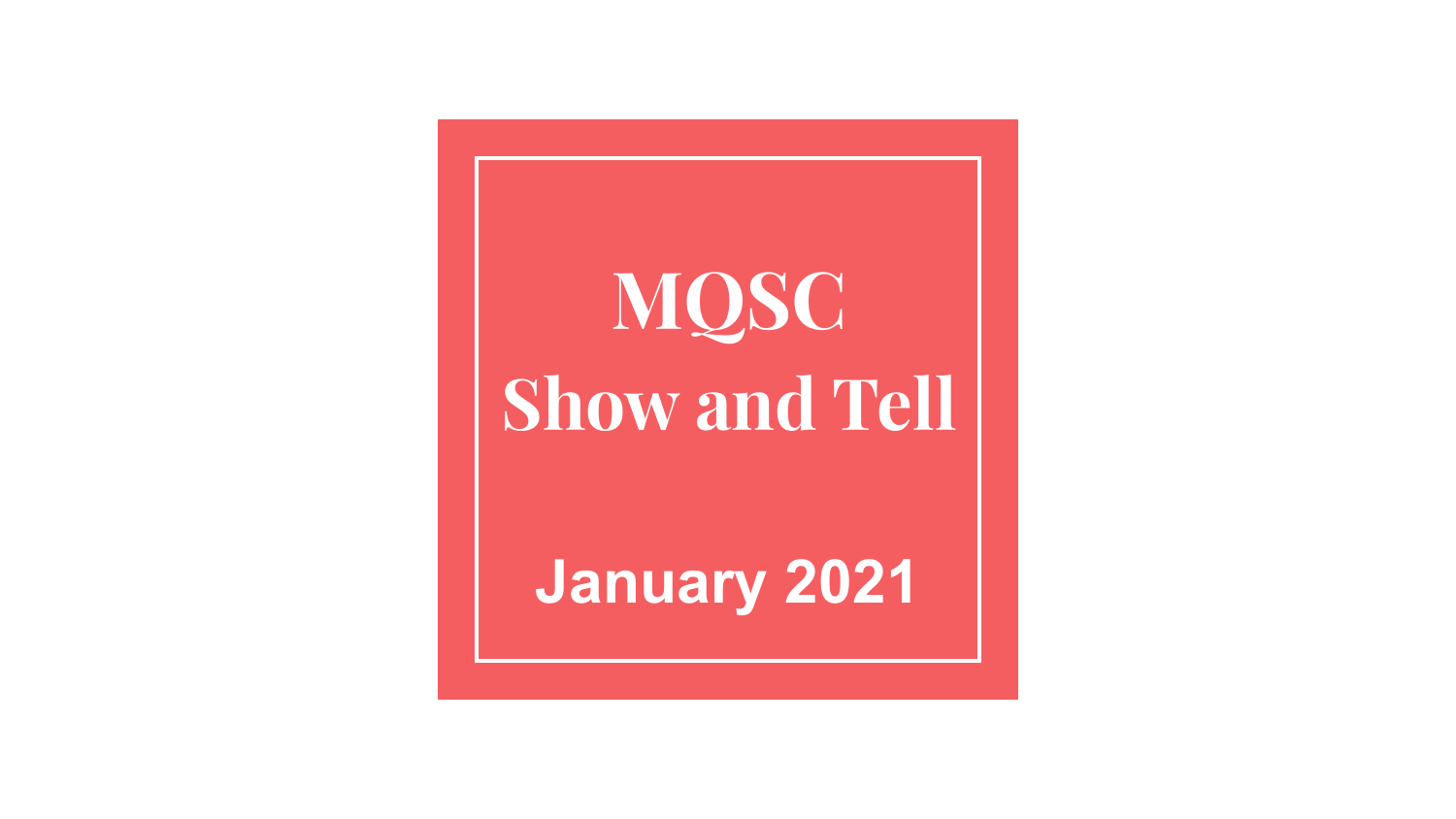## Judy Mathieson

Red Circle 18" x 36 A challenge at Pointless Sister art quilt group to make a banner in your favorite color

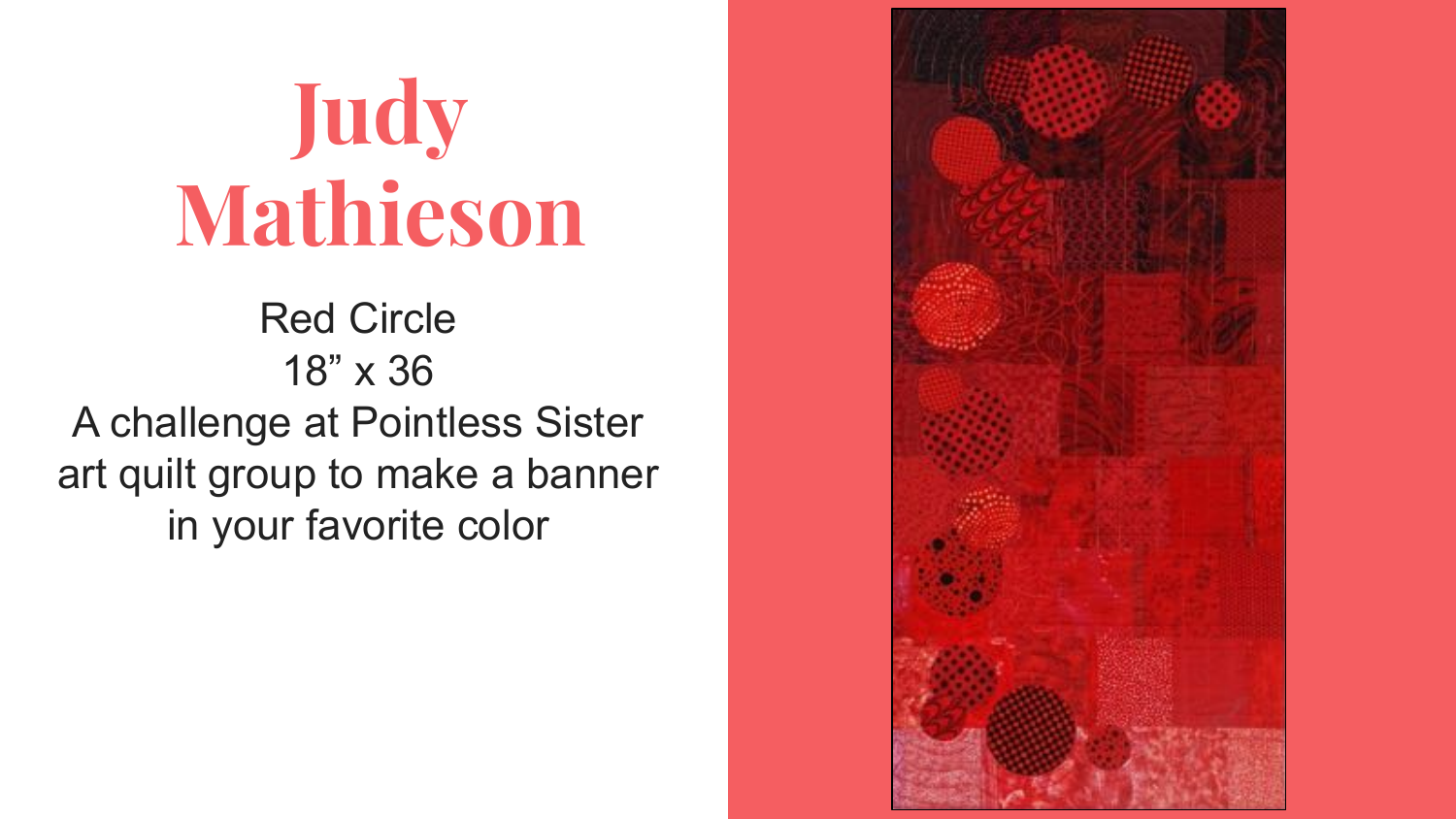Japanese Daisies. A wall hanging from a pattern by Tracey Brookshire called Sankaku. Used Kimono fabric for the medallion.

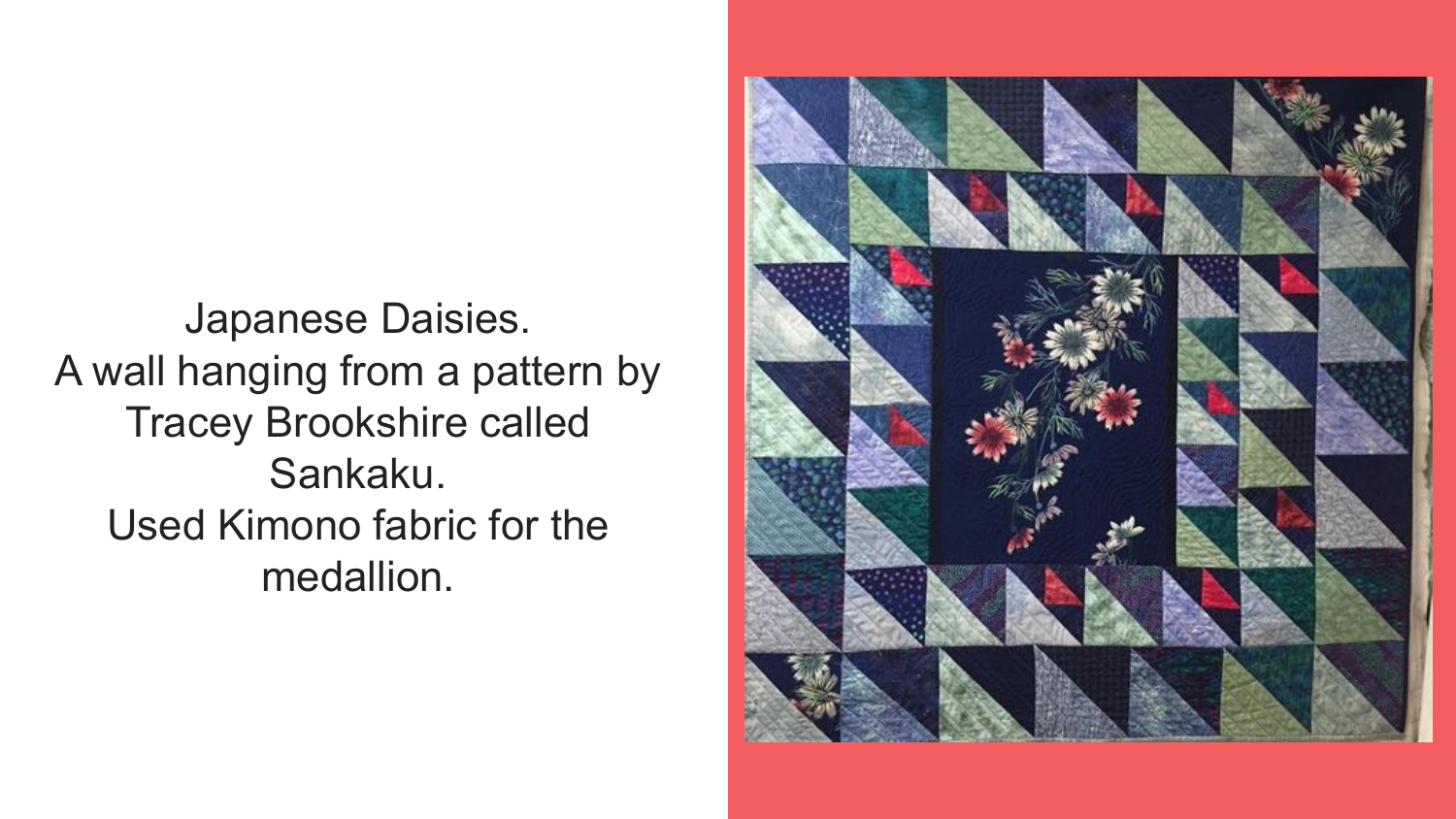On the Fringe. Hand Dyed fabric by Cathy Shanahan. The edges of the black and brown squares are fringed as is the brown border

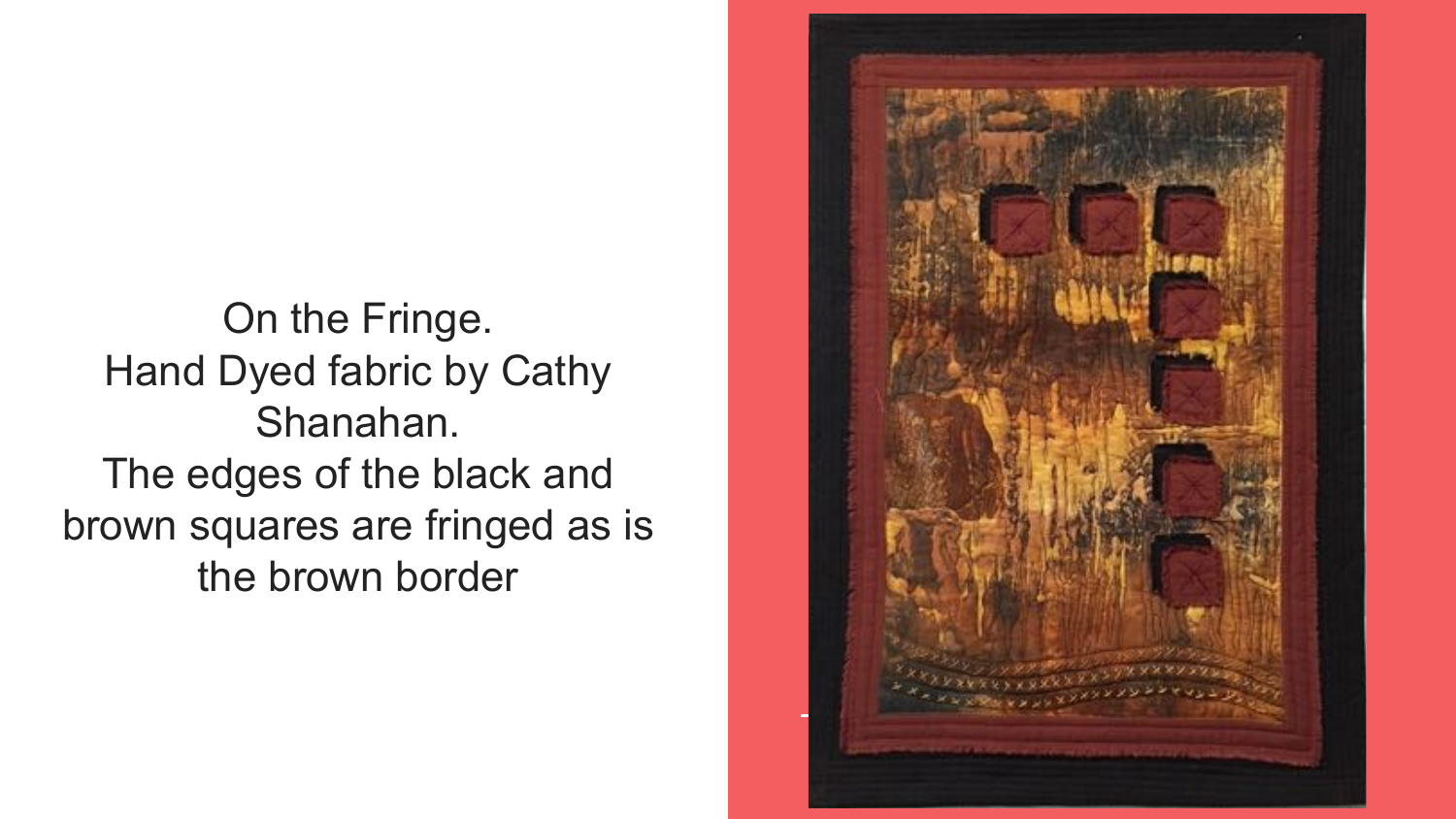The picture is 12" and is an enlarged version of a 6" area of an oil painting in our family. I like the boy and dog on the path.

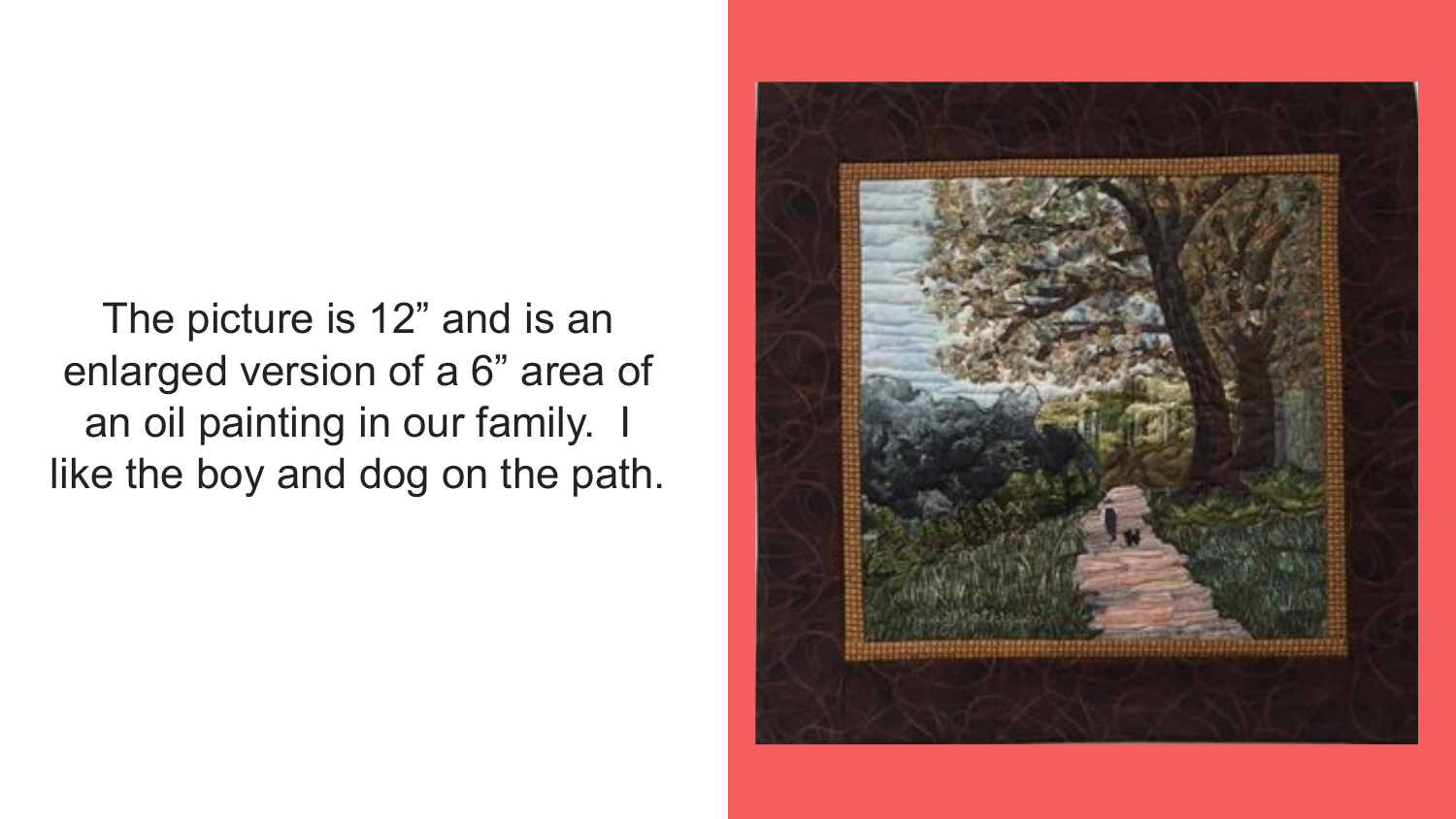#### Pendleton wool plaid for our son's family in Tahoe

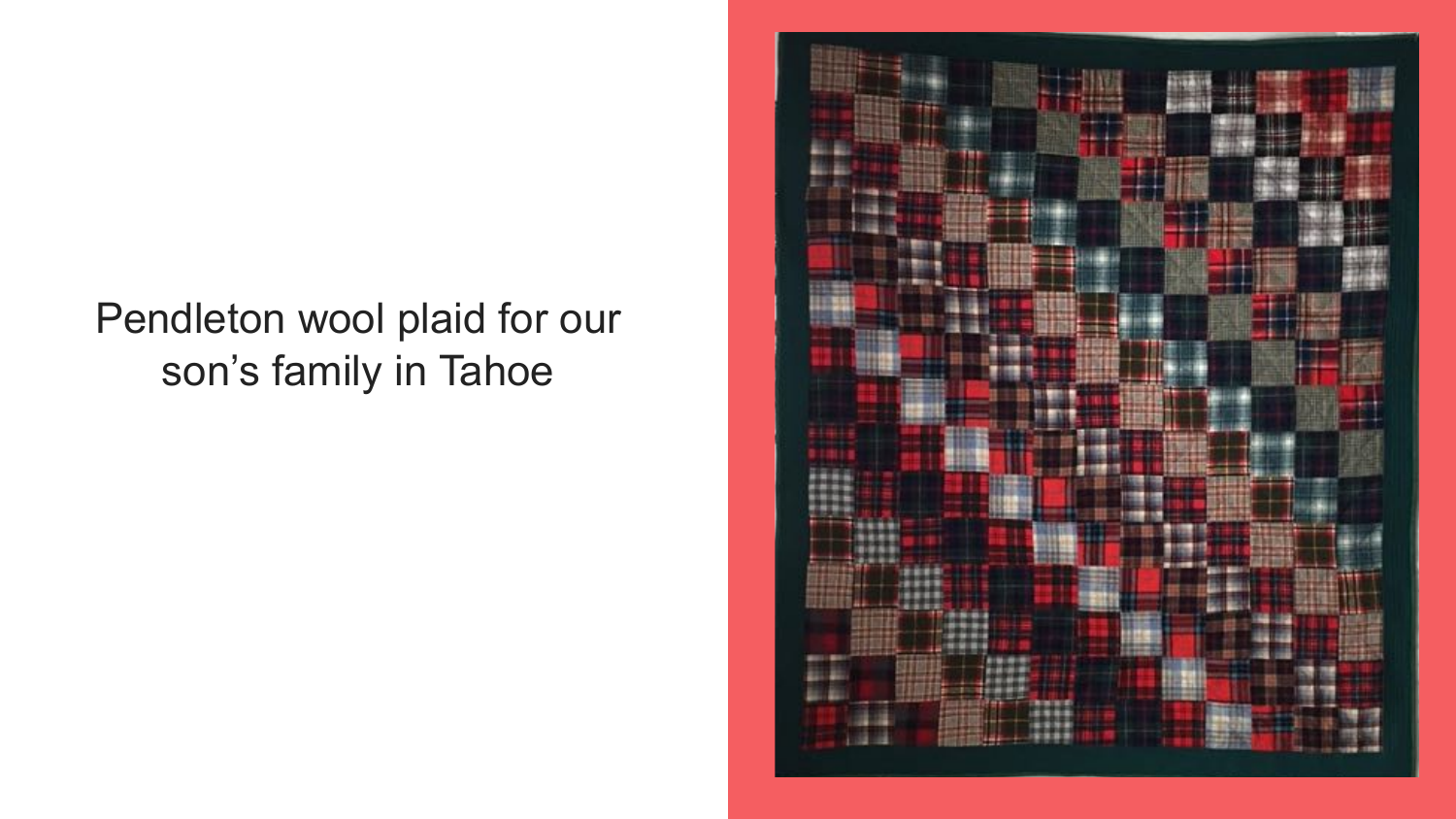#### Red and black Japanese silk kimono fabric.

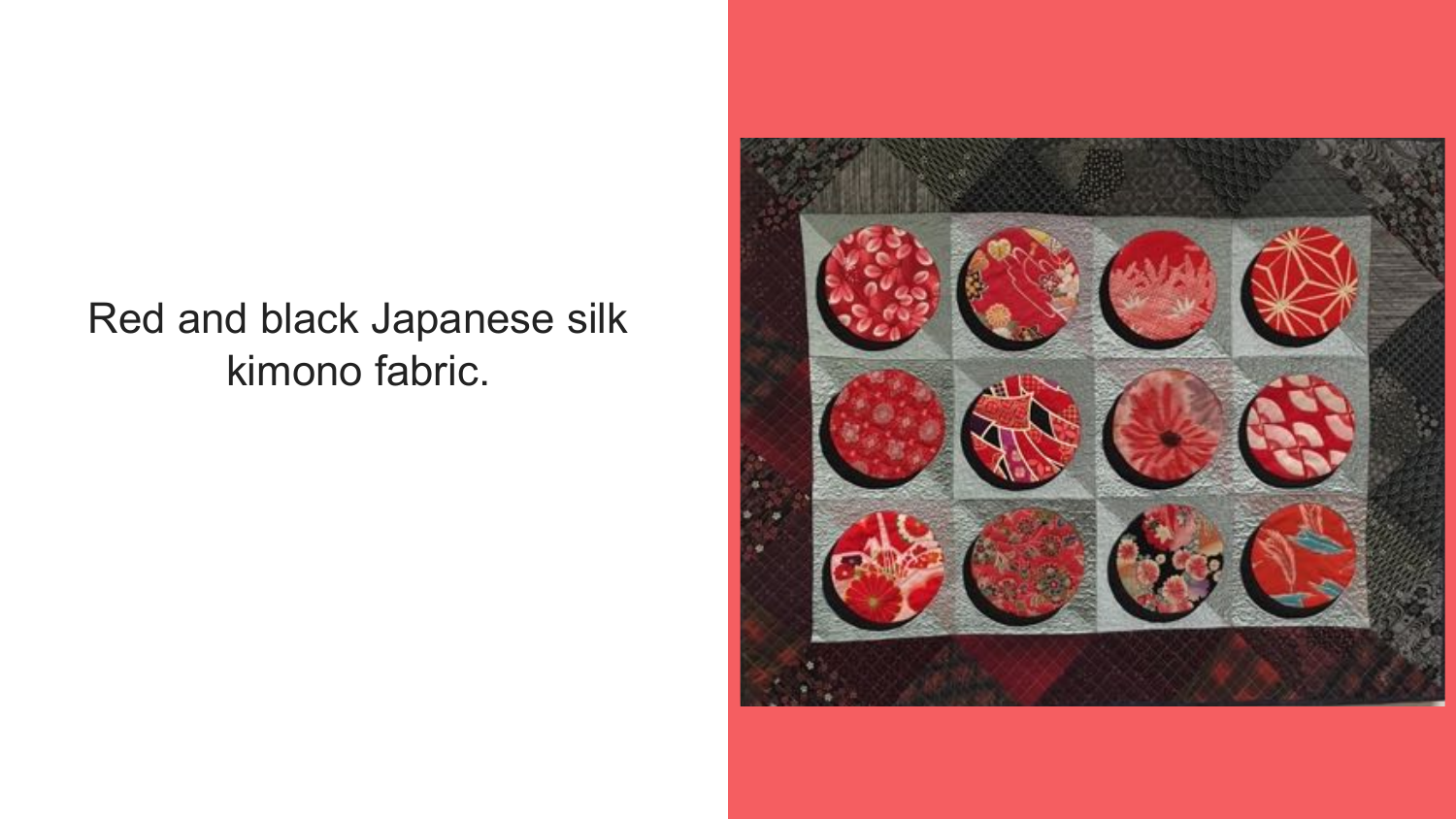From a photograph of our dog Jill, made in a class with Esterita Austin at PIQF

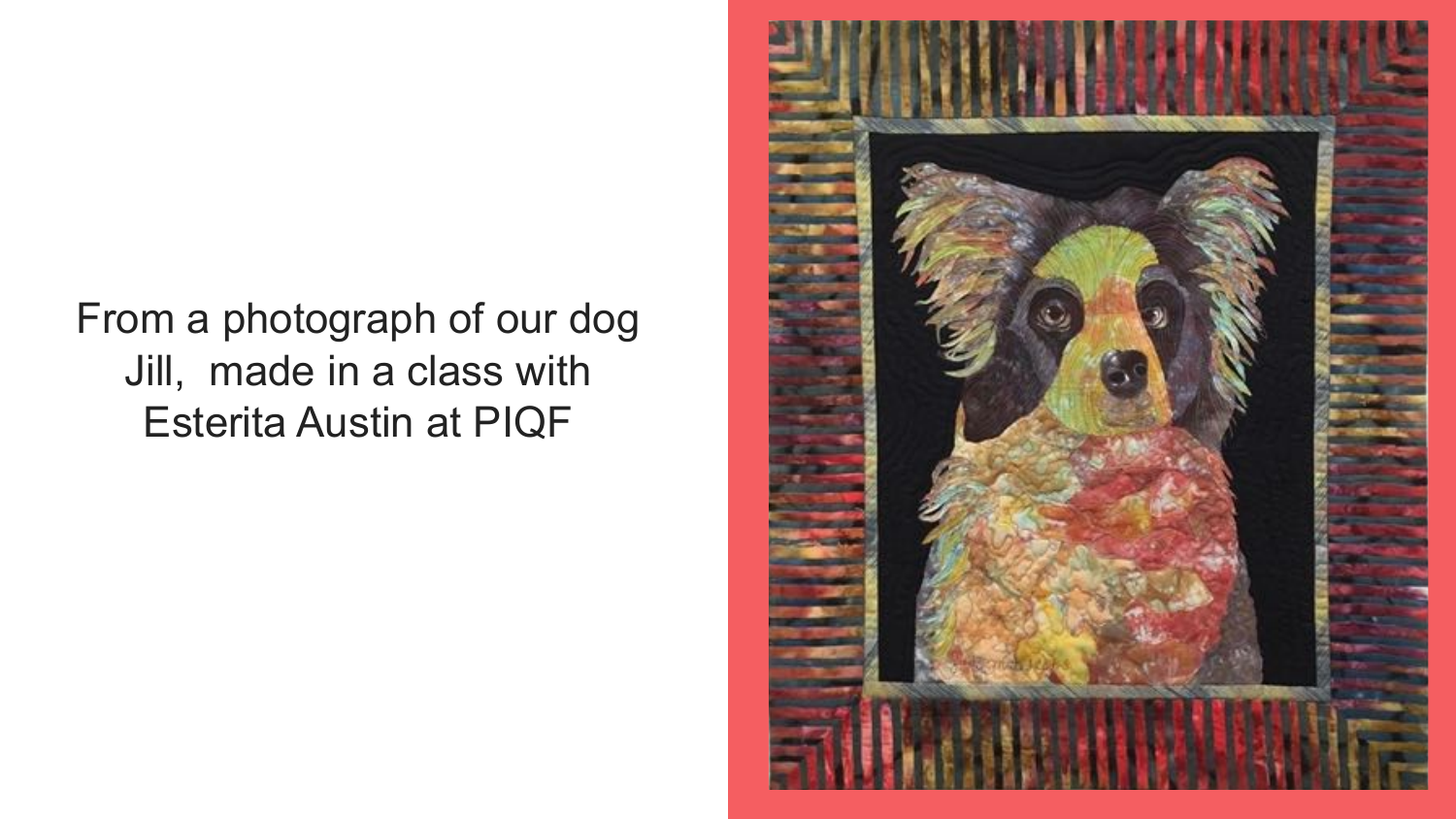From a photo I took at a quilt retreat called Earthrise in Petaluma

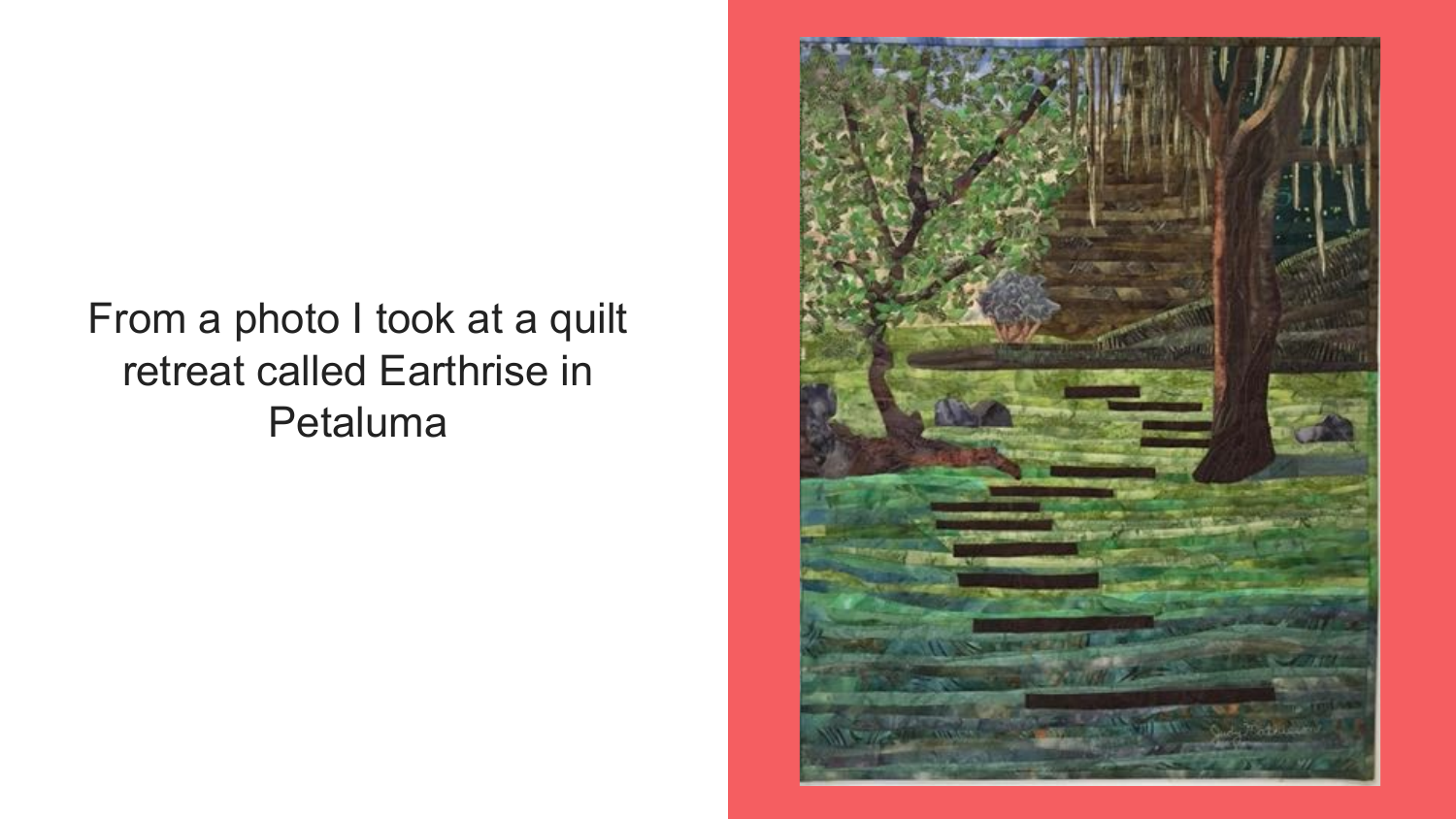# Saraj Cory

This quilt is just off the quilting frame. I love how this turned out! Each colored block I did custom ruler and thread work. Then squiggled in all the white areas. This quilt top was pieced by Trina Johansen and her mom. I don't know the block name. Trina, feel free to comment if you recall. I purchased the top from the boutique a couple years ago. Really delighted with how it quilted up. 90" x 78".

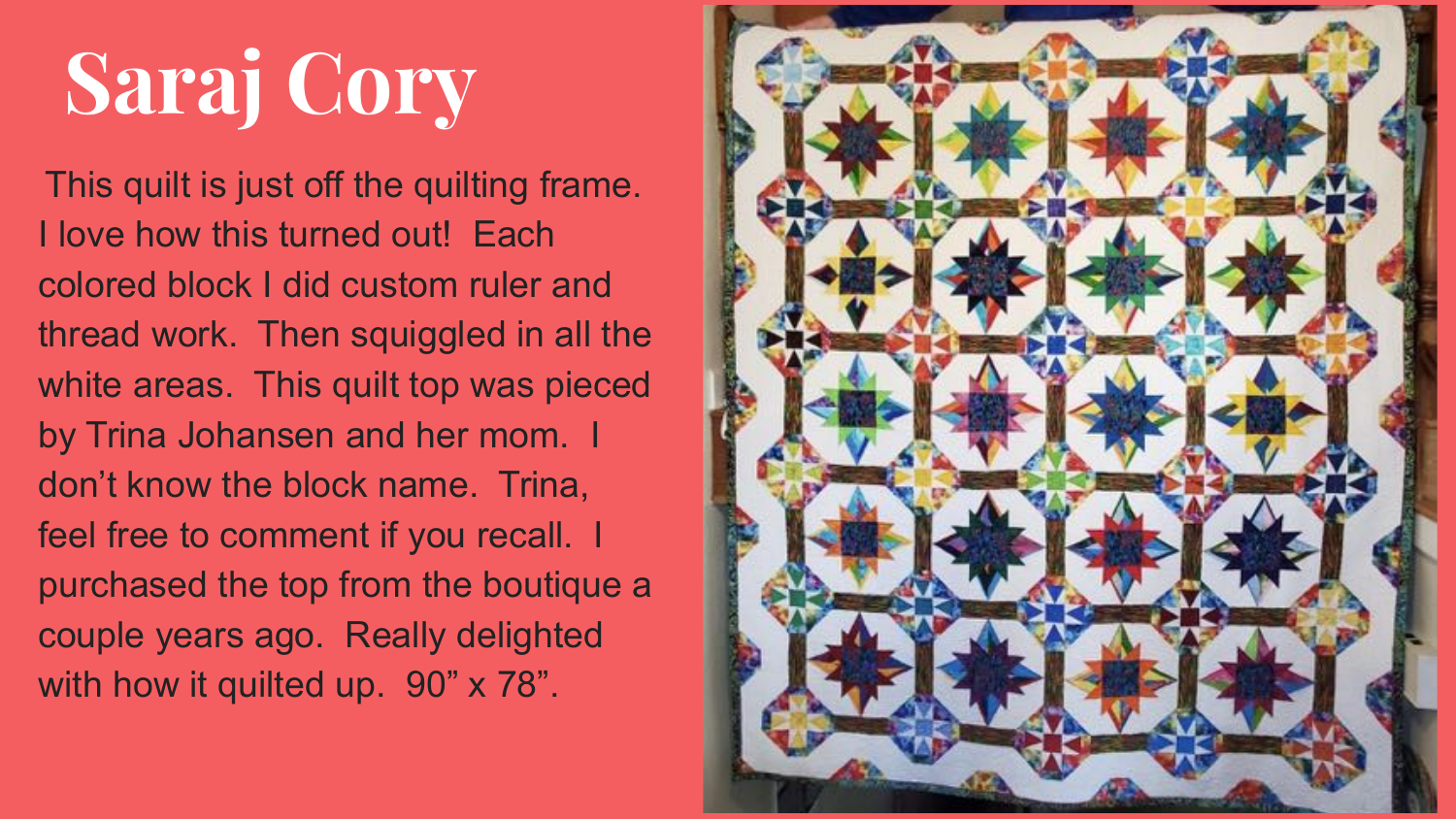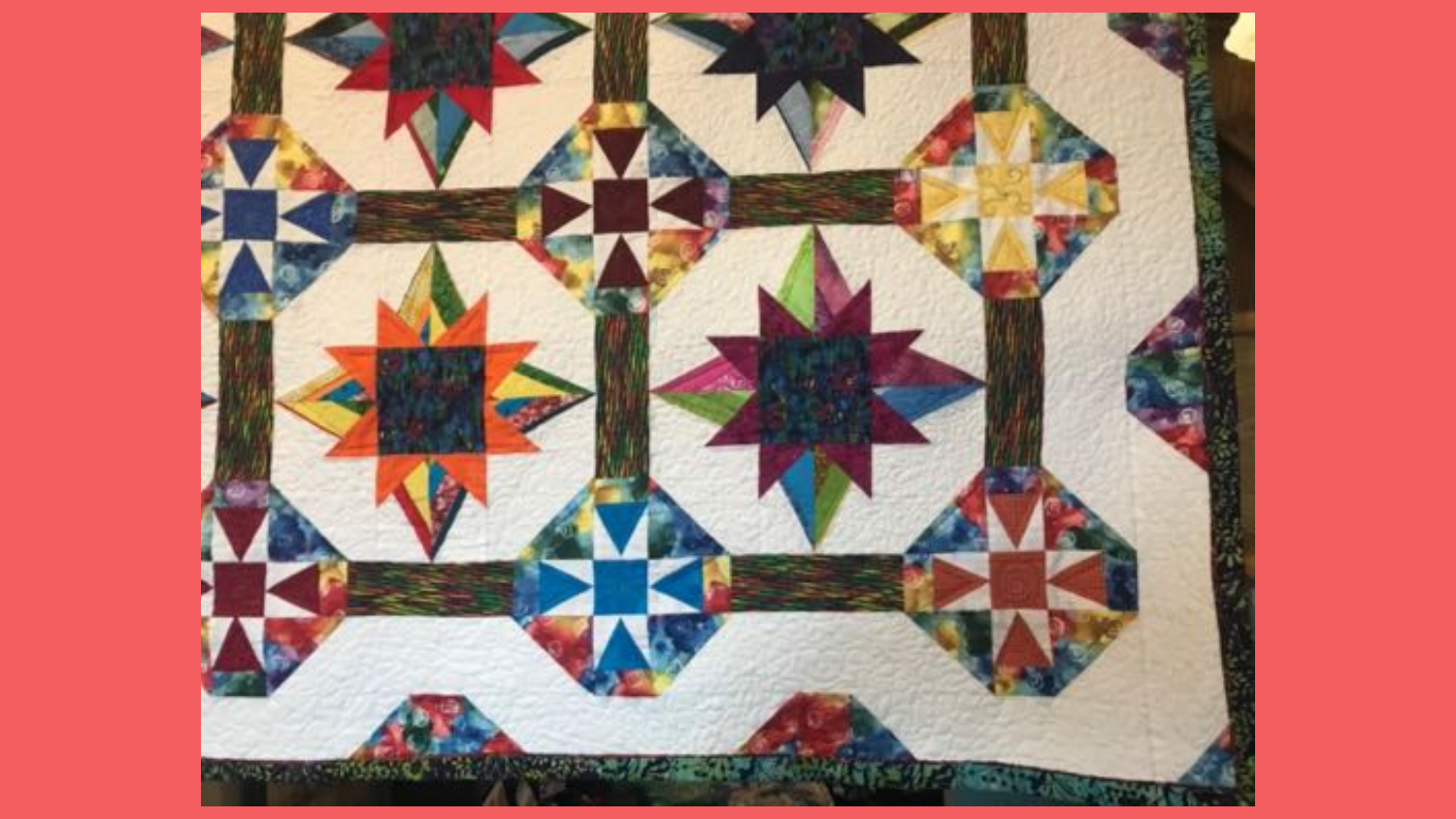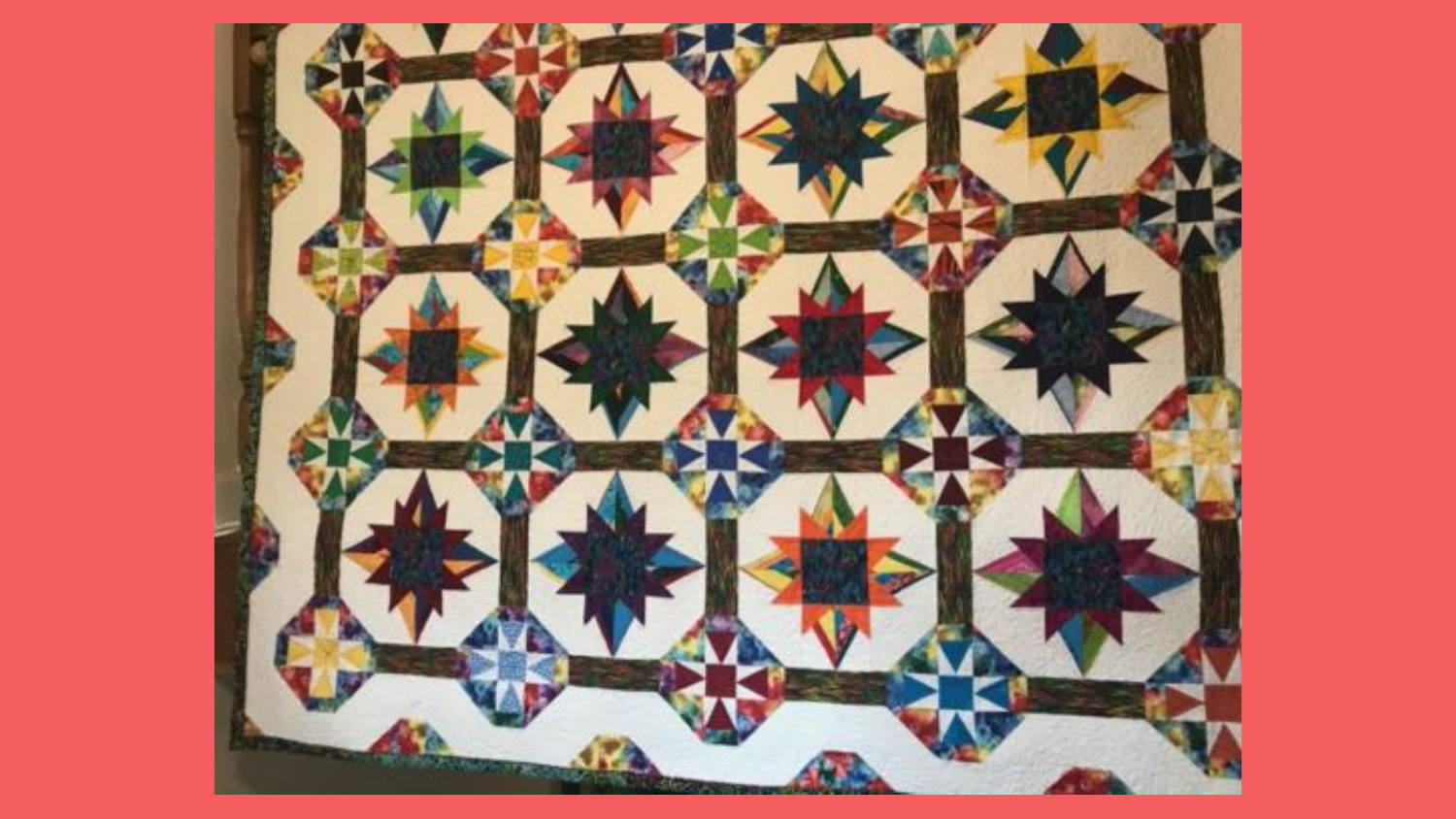# Kathy Leake

Most of the time, using a value of 3.14 for Pi works just fine. The decimal points actually go on forever, though, so this is "Just a Little Piece of Pi".

Paper-pieced and made as a Christmas gift for my husband. I didn't count them myself but according to the designer, Cheryl Brickey of Meadow Mist Designs, there are more than 700 individual pieces of fabric in the quilt!

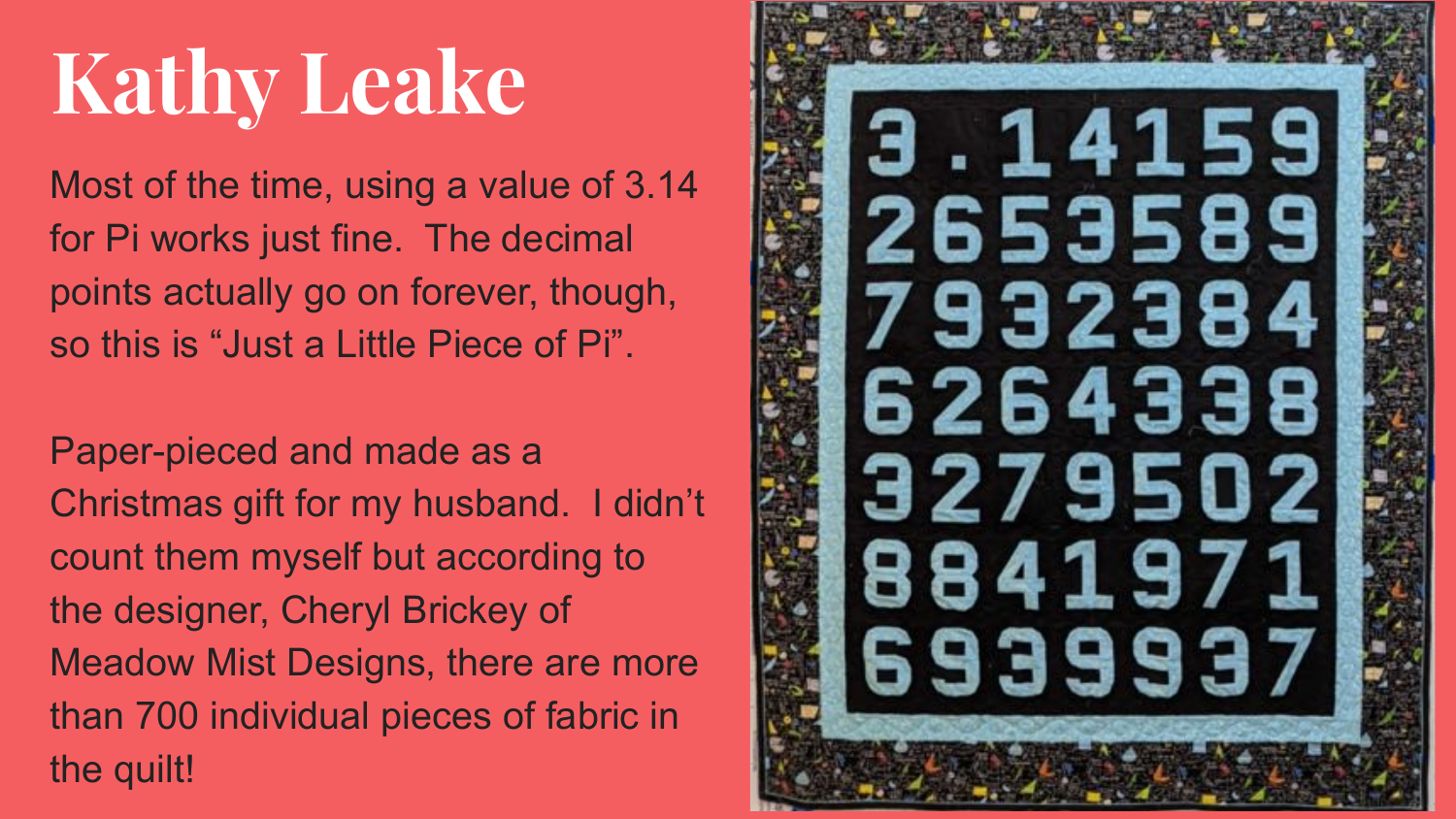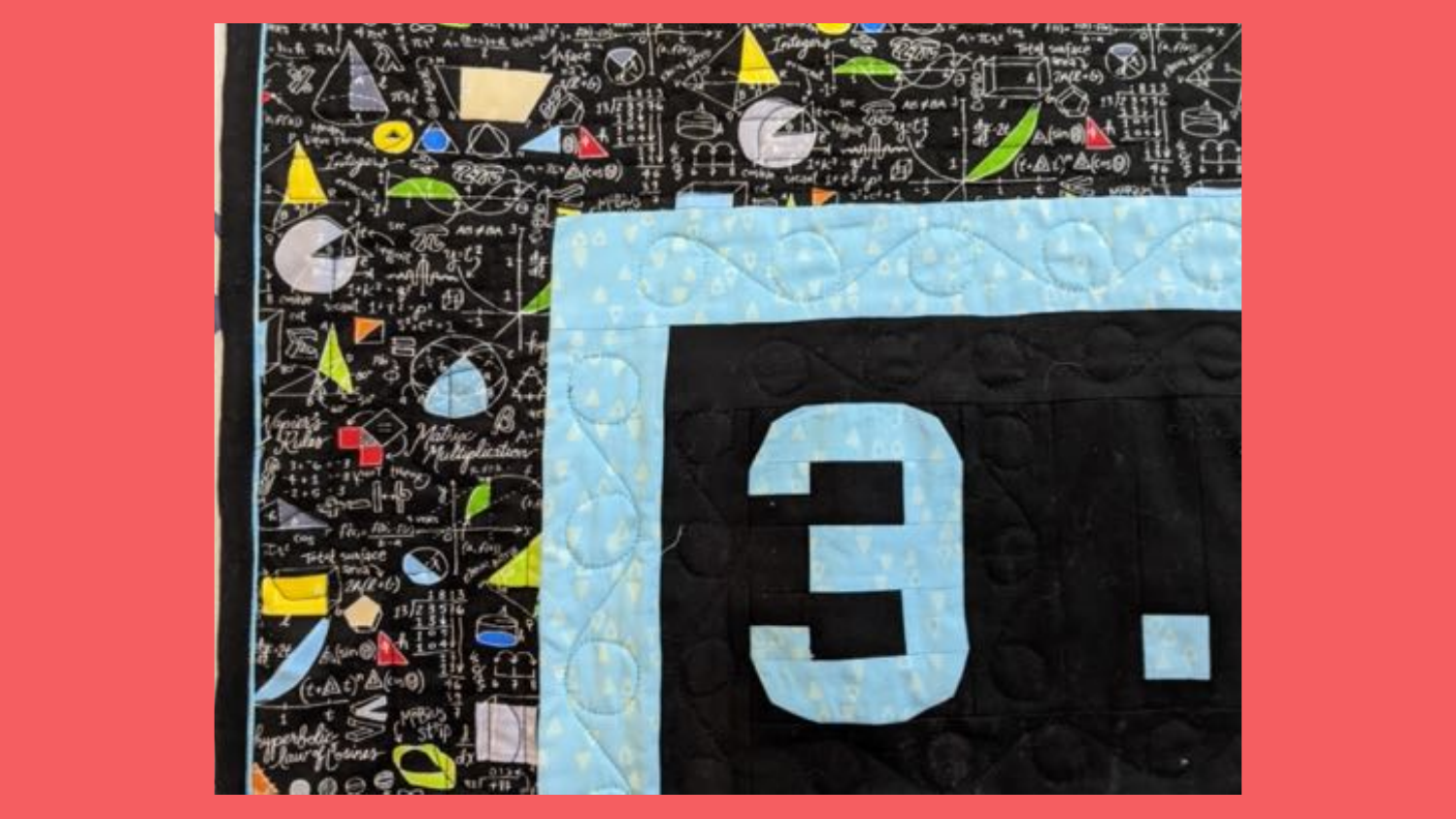Carol Jarvis

Butterflies Are Free

This is a traditional Japanese sashiko pattern by Sylvia Pippen

Wall hanging approx 21 x 26

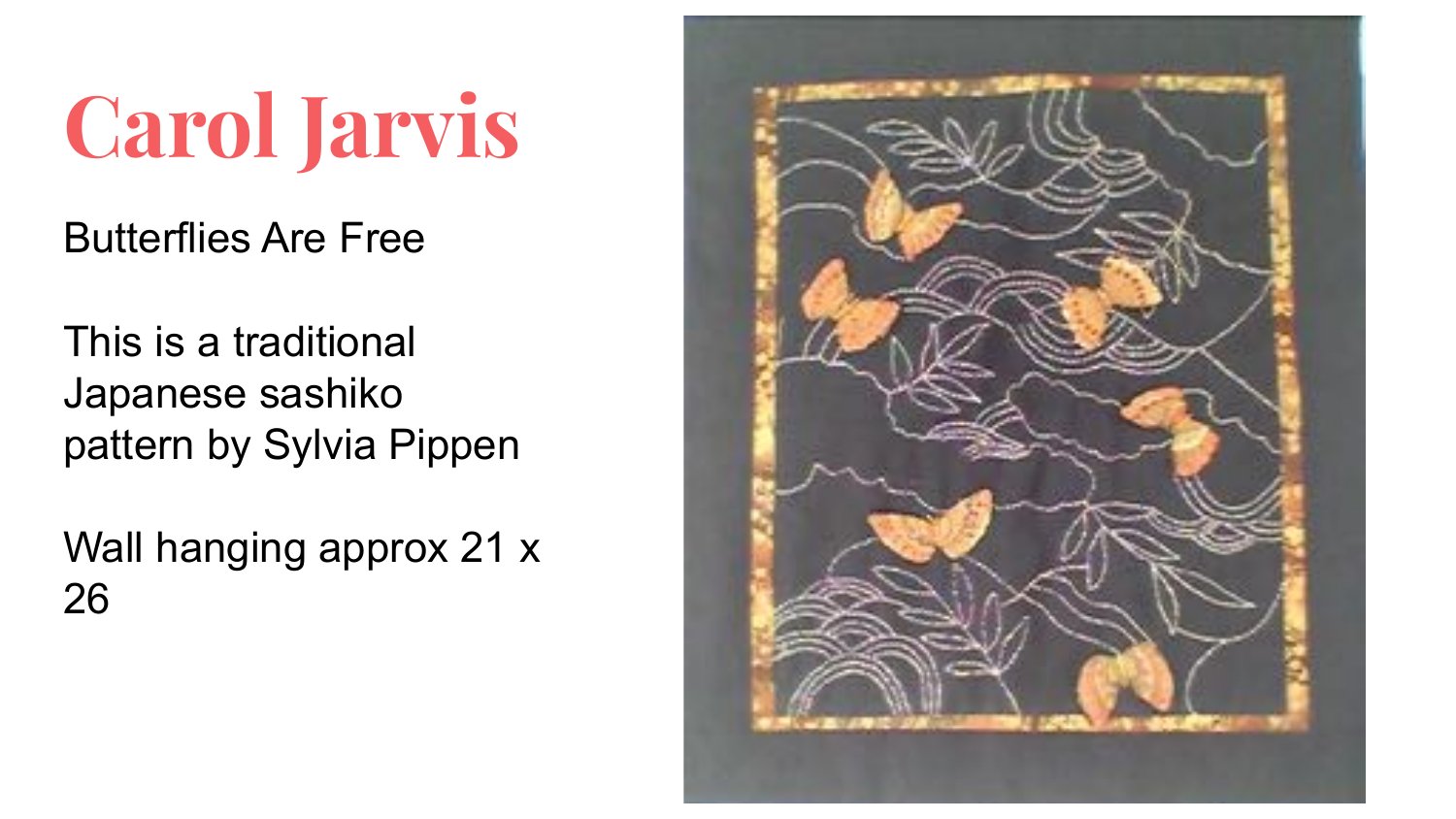### Geri Cross

Strip landscape from a Diana Roberts Class.

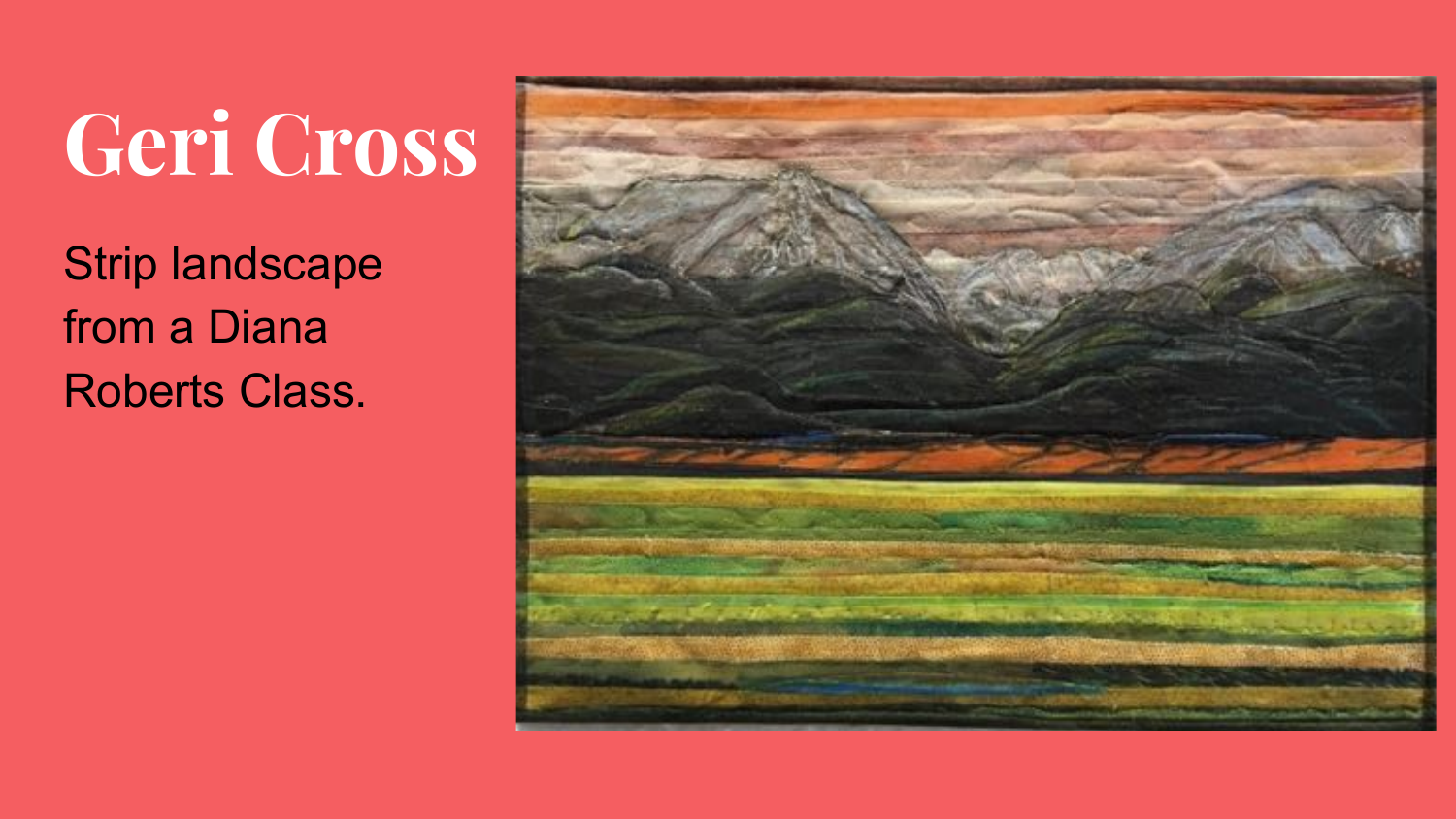Improv Triangles from Cathy Perlmutter class - original blocks made with batiks.

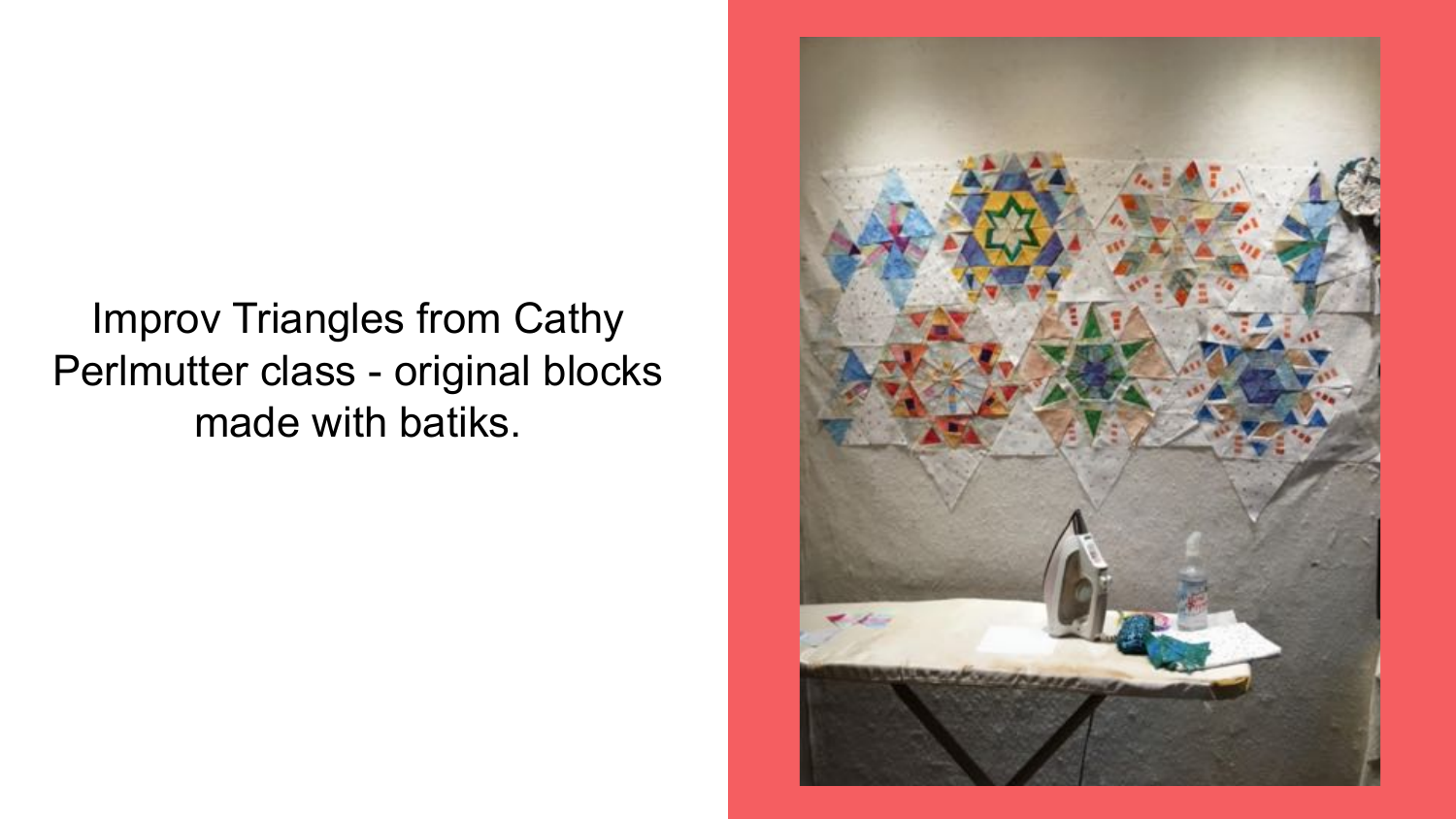Improv Triangles from Cathy Perlmutter class - Original blocks were dyed with onion skins. Not happy so dyed again with avocado skins and Pits (made an awful mauve) so then overdyed with Orange dye, last step - Still not happy so I cut them up and re-sewed the pieces together to make smaller blocks; which are now mounted on timtex.

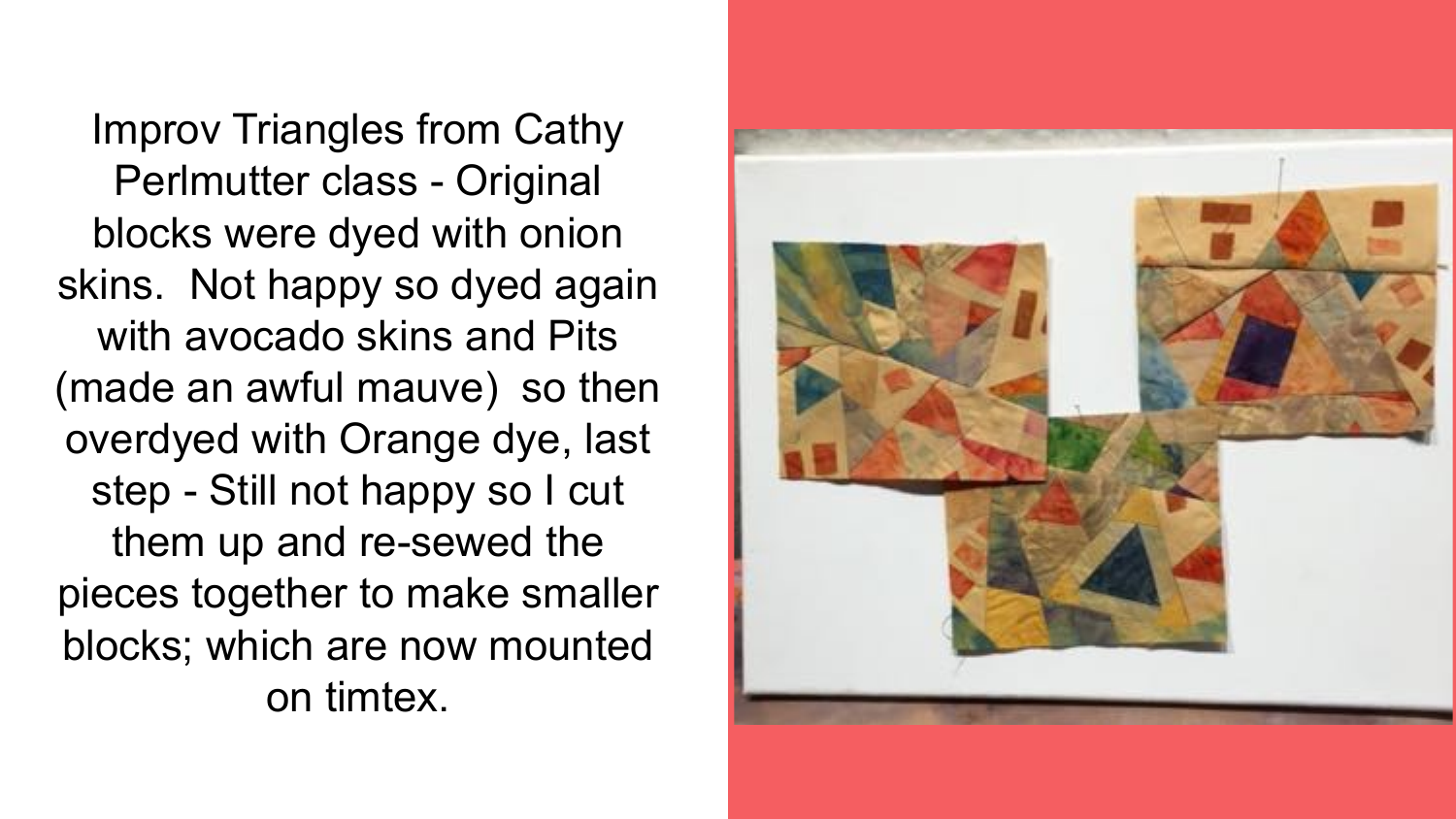Dena Harding #1 Is Moda's neighborhood quilt that we did as the Block of the Month for Quilt Club at Village Sewing in 2018. I finally got it quilted and bound. Each house is quilted separately so it was a labor of love. I had fun quilting in grass, bushes and vines to make it more interesting. I tried to use as many scraps as I could for the houses and every house has a theme. It was a great project.

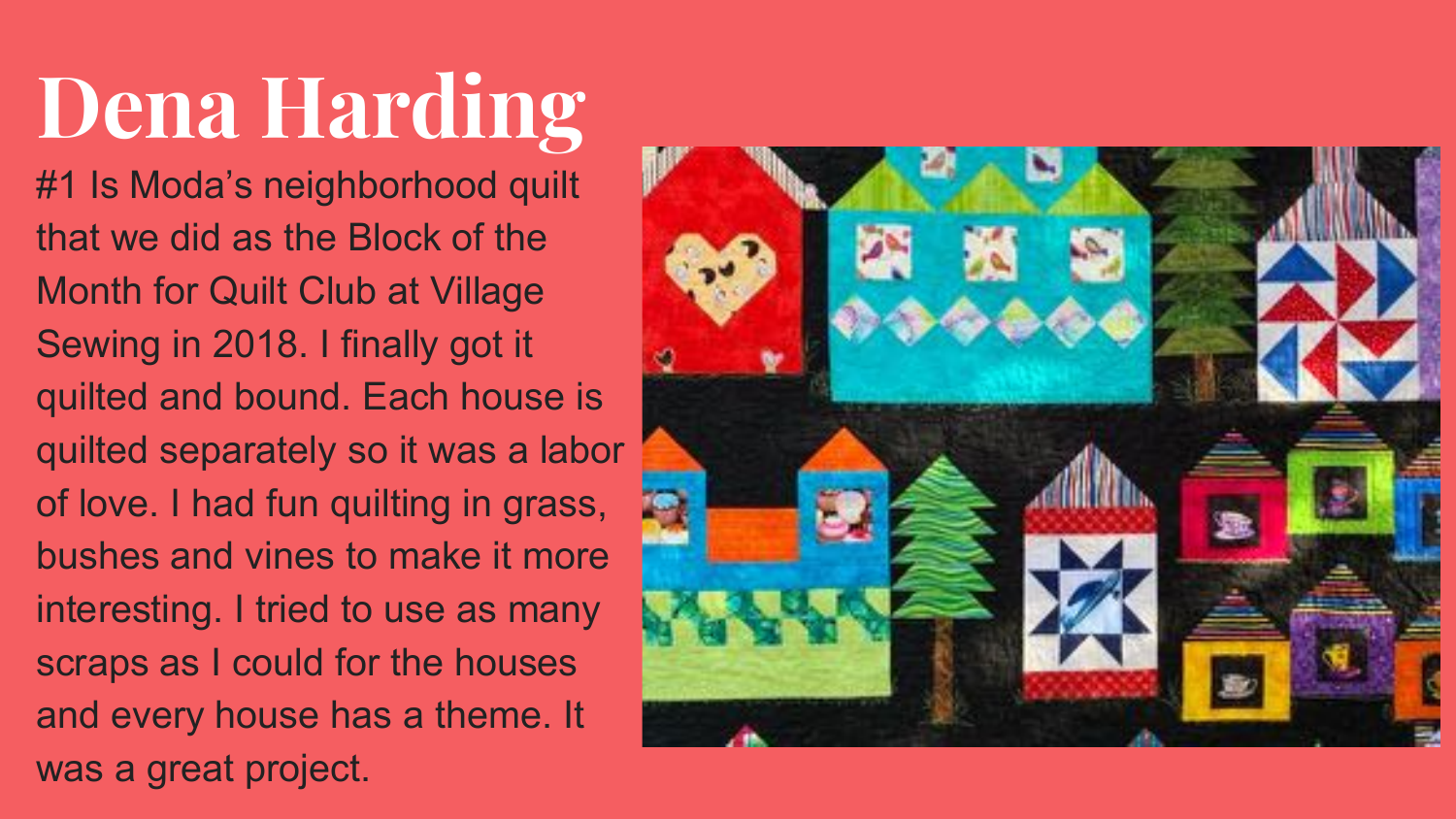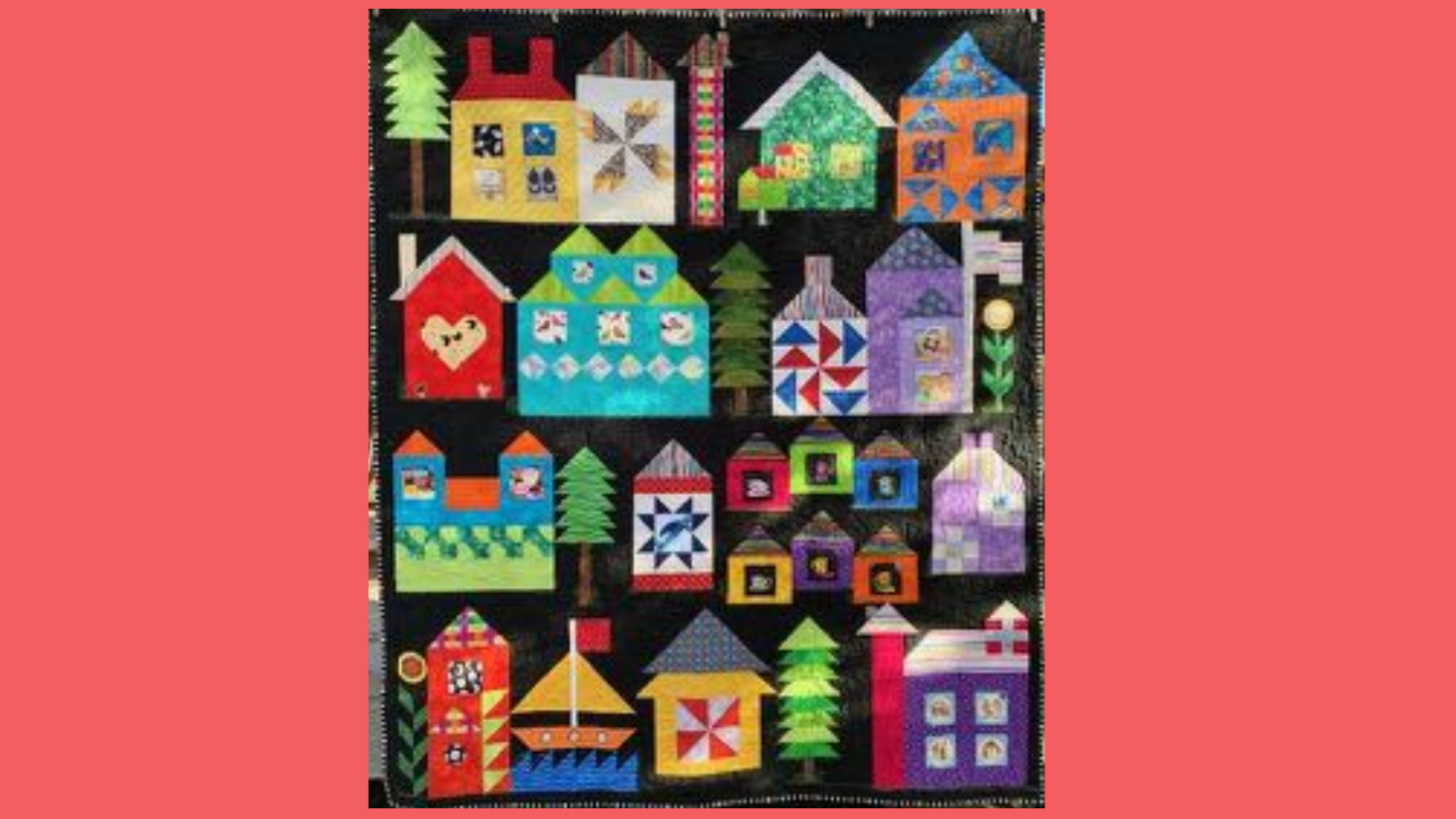Here's #2: I made this quilt for my new Great niece Anne Alexandra, who arrived on November 27th. I can't wait to meet her, although that will be awhile.